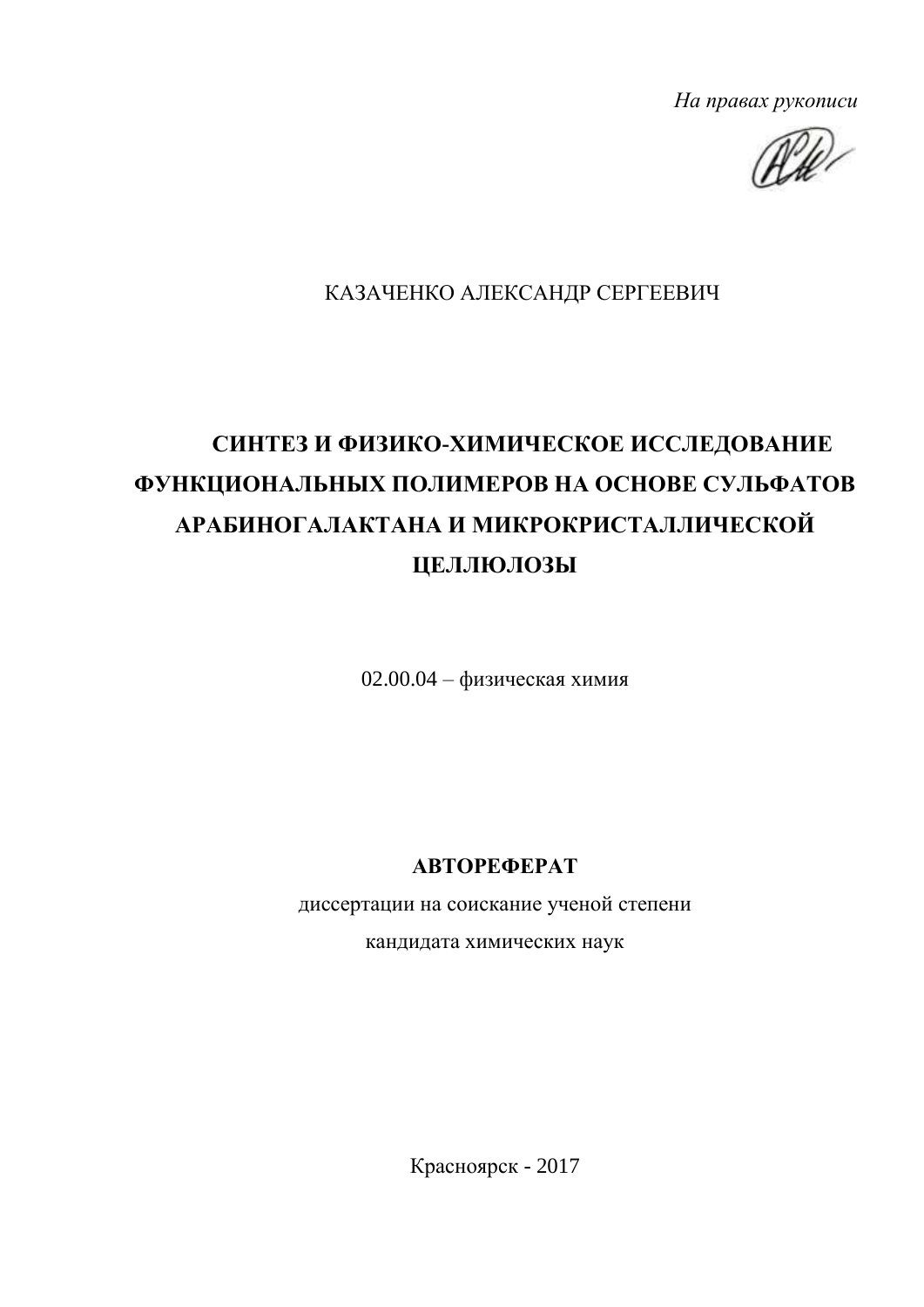Работа выполнена в Институте химии и химической технологии Сибирского отделения Российской академии наук (ИХХТ СО РАН) - обособленном подразделении Федерального государственного бюджетного научного учреждения «Фелеральный исследовательский центр «Красноярский научный пентр Сибирского отделения Российской академии наук»

## Научный руководитель:

Кузнецов Борис Николаевич - доктор химических наук, профессор, зам. директора ИХХТ СО РАН

## Официальные оппонены:

Лосев Владимир Николаевич - доктор химических наук, профессор, ФГАОУ ВО «Сибирский федеральный университет» (г. Красноярск), старший научный сотрудник

Товбис Михаил Семенович - доктор химических наук, профессор, ФГБОУ ВО «Сибирский государственный аэрокосмический университет имени академика М.Ф. Решетнева» (г. Красноярск)

## Ведущая организация:

Федеральное государственное бюджетное учреждении науки Институт проблем переработки углеводородов Сибирского отделения Российской академии наук (ИППУ СО РАН), г. Омск

Защита состоится «25» апреля 2017 г. в 10:00 часов на заседании диссертационного совета Д 003.075.05 Федерального государственного бюджетного научного учреждения «Федеральный исследовательский центр «Красноярский научный центр Сибирского отделения Российской академии наук» по адресу: 660036. г. Красноярск, Академгородок, 50, стр. 24, конференц-зал ИХХТ СО РАН;  $(\text{d}$ akc+7(391)249-41-08. e-mail: dissovet@icct.ru).

С диссертацией можно ознакомиться в библиотеке и на сайте Института химии и химической технологии CO PAH, www.icct.ru

Автореферат диссертации разослан « » 1017 г.

Ученый секретарь диссертационного

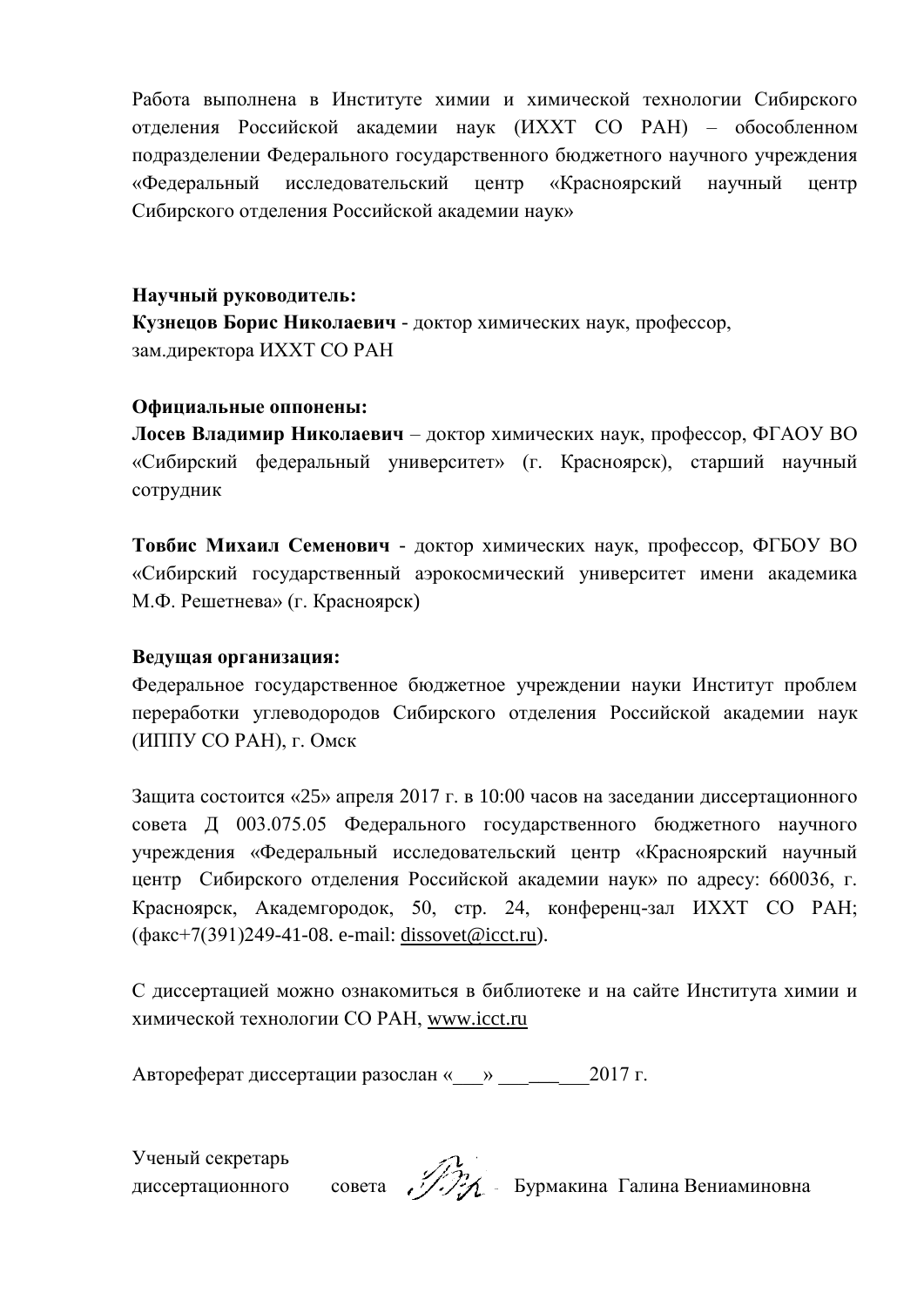#### ОБШАЯ ХАРАКТЕРИСТИКА РАБОТЫ

#### Актуальность работы.

В последнее время возрастает интерес к использованию биологически активных веществ растительного происхождения, которые, как правило, более безопасны по сравнению с их аналогами, полученными синтетическим путем или выделенными из животного сырья. Растительная биомасса является постоянно возобновляемым сырьем и практически неисчерпаемым ресурсом для получения биологически активных веществ.

Перспективны для практического использования сульфатированные производные полисахаридов, таких как арабиногалактан и микрокристаллическая целлюлоза. Они являются аналогами гепарина - вещества животного происхождения, обладающего антикоагулянтной активностью.

арабиногалактан собой Сульфатированный представляет водорастворимый функциональный полимер, который может использоваться как средство для адресной доставки биологически активных веществ в клетки организма.

Биологическая активность сульфатированных полисахаридов зависит от способа их получения, что делает актуальным физико-химическое исследование их состава и строения.

Цель исследования: Установление состава и строения полученных новыми способами функциональных полимеров на основе сульфатов арабиногалактана и микрокристаллической целлюлозы.

Для достижения этой цели были поставлены и решены следующие задачи:

 $\bullet$ Изучение состава и строения сульфатов арабиногалактана, полученных методом механоактивированного усовершенствованным сульфатированием арабиногалактана в среде «хлорсульфоновая кислота-пиридин».

Изучение состава и строения сульфатов арабиногалактана, полученных новым экологически безопасным методом сульфатированием арабиногалактана в среде «сульфаминовая кислота -мочевина-диоксан».

Изучение состава и строения водорастворимых функциональных полимеров, впервые полученных модификацией сульфатированного арабиногалактана ионами меди и аминокислотами.

 $\bullet$ Изучение состава и строения сульфатов микрокристаллической целлюлозы, полученных сульфатированием микрокристаллической целлюлозы хлорсульфоновой кислотой и сульфаминовой кислотой.

#### Научная новизна работы.

Впервые изучена кинетика сульфатирования и строение образцов сульфатов арабиногалактана. полученных новым экологически безопасным метолом сульфатированием арабиногалактана комплексом сульфаминовая кислота - мочевина.

Установлена возможность значительной интенсификации процесса сульфатирования арабиногалактана хлорсульфоновой кислотой в пиридине путем предварительного механоактивирования арабиногалактана в среде пиридина.

Впервые сульфатированного получены водорастворимые производные арабиногалактана с медью и аминокислотами.

 $\overline{3}$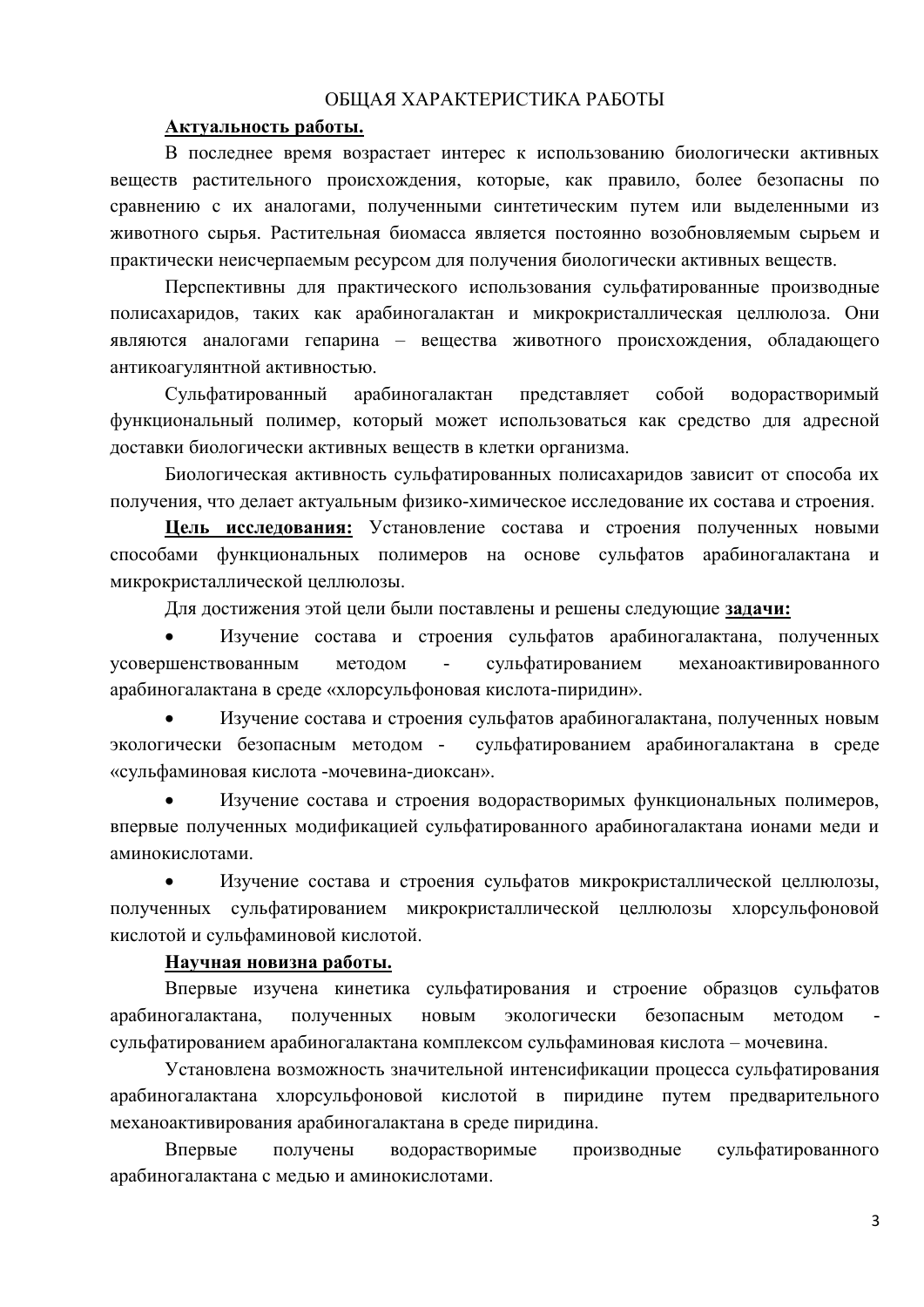Изучено сульфатирование микрокристаллической целлюлозы сульфаминовой кислотой в диметилформамиде (ДМФА) и диметиловом эфире диэтиленгликоля (диглиме) в присутствии основного катализатора - мочевины.

Комплексом физико-химических методов установлен состав и строение полученных производных сульфатов арабиногалактана и микрокристаллической целлюлозы.

#### Практическая значимость работы.

Предложены новые, экологически безопасные способы получения сульфатов арабиногалактана и микрокристаллической целлюлозы и производных сульфатированного арабиногалактана с аминокислотами и медью. Производные сульфатов арабиногалактана и микрокристаллической целлюлозы представляют потенциальный интерес для разработки на их основе новых лекарственных препаратов с антикоагулянтным и гиполипидемическим действием, а также средств адресной доставки биогенных металлов и аминокислот в клетки организма.

#### На защиту выносятся:

Результаты изучения кинетики процессов сульфатирования арабиногалактана, 1. состава и строения сульфатов арабиногалактана, полученных новым, экологически безопасным методом в среде «сульфаминовая кислота-мочевина-диоксан» и традиционным методом сульфатирования хлорсульфоновой кислотой в пиридине.

 $2.$ Результаты изучения состава и строения водорастворимых функциональных полимеров, впервые полученных модификацией сульфатированного арабиногалактана ионами меди и аминокислотами.

 $\overline{3}$ . Результаты изучения сульфатирования кинетики процесса микрокристаллической целлюлозы, состава и строения сульфатов микрокристаллической целлюлозы, полученных экологически безопасным методом в среде «сульфаминовая кислота-мочевина» в растворителях ДМФА и диглим.

## Апробация работы.

Результаты, изложенные в данной работе, докладывались и обсуждались на следующих международных и российских научных конференциях: Конференция-конкурс молодых ученых КНЦ СО РАН. Секция «Химия» (Красноярск, 2013-2016), IX Всероссийская научно-техническая конференция студентов, аспирантов и молодых учёных с международным участием «Молодёжь и наука» (Красноярск, 2012), Х Юбилейная Всероссийская научно-техническая конференция студентов, аспирантов и молодых учёных с международным участием «Молодёжь и наука» (Красноярск, 2014), VI Всероссийская научная конференция «Новые достижения в химии и химической технологии растительного сырья» (Барнаул, 2014), Международная научно-техническая конференция студентов, аспирантов и молодых учёных с международным участием «Молодёжь и наука: проспект Свободный» (Красноярск, 2015), XXIX Научно-техническая конференция «Химические реактивы, реагенты и процессы малотоннажной химии» (РЕАКТИВ-2015) (Новосибирск, 2015), Международная конференция «MedChem» (Новосибирск, 2015), 3rd International Symposium on Green Chemistry (La Rochel, France, 2015), Международная научнотехническая конференция студентов, аспирантов и молодых ученых «Молодежь и наука: проспект Свободный» (Красноярск, 2016).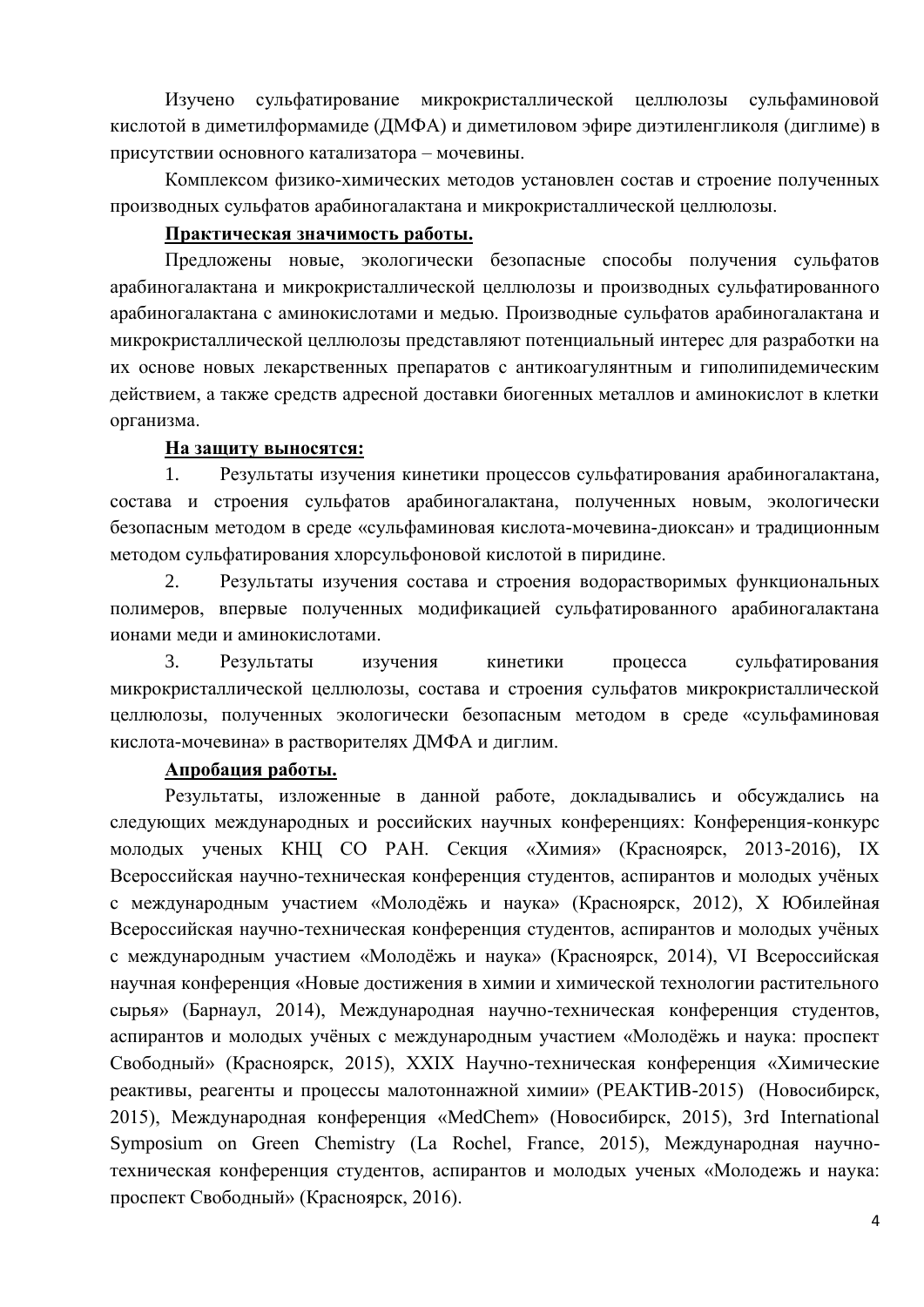#### Связь темы с планами института.

Диссертационная работа выполнена в соответствии с планами научноисследовательских работ ИХХТ СО РАН по проекту «Создание фундаментальных основ глубокой переработки лигноцеллюлозной биомассы в востребованные химические продукты и функциональные материалы с новыми свойствами», «Синтез и исследование свойств практически ценных функциональных материалов и композитов из растительных ОТХОДОВ».

Публикации. По материалам диссертации опубликовано 18 научных работ, в том числе 5 публикаций в рецензируемых научных журналах и периодических изданиях, включенных в список ВАК, получен 1 патент РФ.

Личный вклад автора. Автор принимал непосредственное участие в разработке планов исследований, написании литературного обзора, подготовке публикаций по теме диссертации, проведении экспериментов и анализе полученных результатов.

Структура и объем диссертации. Диссертационная работа состоит из введения, обзора литературы, глав с обсуждением полученных результатов, экспериментальной части, выводов и списка цитируемой литературы (142 наименования). Работа изложена на 118 страницах машинописного текста, содержит 10 таблиц и 48 рисунков.

#### ОСНОВНОЕ СОДЕРЖАНИЕ РАБОТЫ

Во введении обоснована актуальность темы, сформулирована цель исследований, показана научная новизна и практическая значимость полученных результатов, сформулированы основные положения, выносимые на защиту, даны сведения об апробации результатов.

В первой главе рассмотрены литературные данные о методах получения сульфатированных производных полисахаридов. Приведены сведения по составу и строению арабиногалактана, микрокристаллической целлюлозы и их сульфатированных производных.

Во второй главе описаны исходные материалы, методы и методики, используемые в экспериментальной работе, а также приведены условия физико-химических исследований полученных веществ.

В качестве исходного сырья использовали арабиногалактан (АГ) древесины лиственницы сибирской (Larix sibirica Ledeb.) производства ООО «Химия древесины» (Иркутск, Россия) под наименованием препарата «ФиброларС» и микрокристаллическую целлюлозу (МКЦ) производства JRS Pharma (Германия) под наименование препарата «Vivapur».

Сульфатирование арабиногалактана осуществляли хлорсульфоновой кислотой в пиридине и сульфаминовой кислотой в диоксане в присутствии мочевины.

Сульфатирование микрокрисатллической неллюлозы (MKII) осуществляли сульфаминовой кислотой в ДМФА и диглиме в присутствии мочевины.

Получение Производных сульфатов арабиногалактана  $\mathbf{c}$ медью  $(2+)$  $\overline{M}$ проводили в динамическом наполненной аминокислотами режиме в колонке катионообменной смолой КУ-2-8, переведенной в соответственную форму.

ИК - спектры исходных реагентов: АГ, МКЦ и их сульфатных производных сняты на

 $\overline{5}$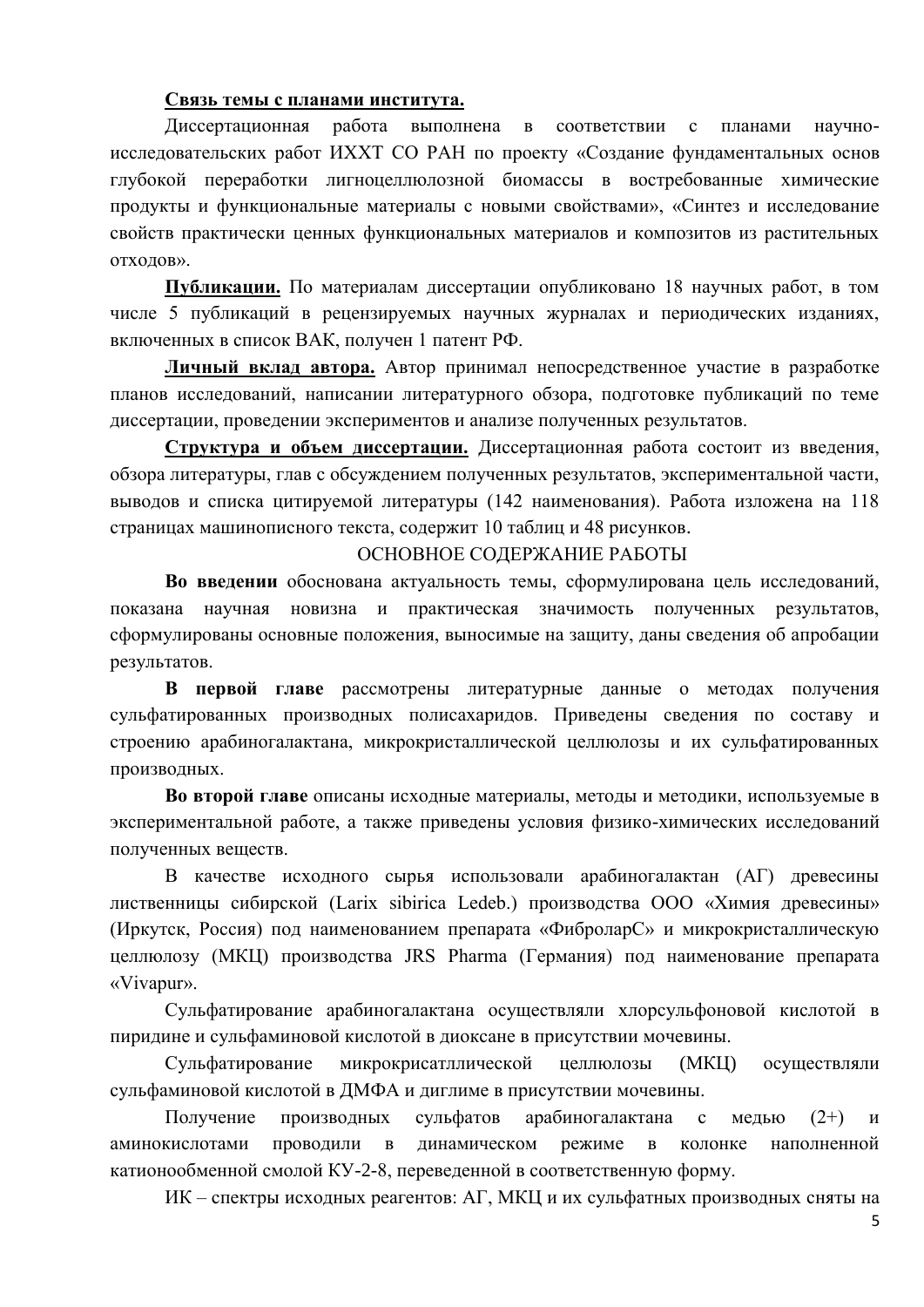спектрометре ИК-Фурье (Tensor-27) в области 400-4000 см<sup>-1</sup>. Обработка спектральной информации проведена по программе OPUS/YR (версия 5.0). Твердые образцы (3 мг) для анализа готовили в виде таблеток в матрице KBr.

КР спектры образцов сняты на NXR FT-Raman модуле для ИК-Фурье спектрометра Nicolet 6700 с охлаждаемым жидким азотом Ge диодом в качестве детектора. КР спектры записаны в диапазоне 200-3500 см<sup>-1</sup>, используя рабочее спектральное разрешение 8 см<sup>-1</sup>. Интегрирование пиков выполнено с помощью операционного спектроскопического программного обеспечения OPUS V. 6.0 (Bruker Optik GmbH, Германия). Анализ данных выполнен с помощью OriginPro 7.0 (OriginLab Corporation, CШA).

<sup>13</sup>С ЯМР спектры исходного и сульфатированного арабиногалактана сняты при температуре 25 °C на спектрометре Bruker Avance III 600 МГц в D<sub>2</sub>O с привязкой к дейтериевому резонансу растворителя.

Электронные микрофотографии получены на растровом электронном микроскопе ТМ-1000 НІТАСНІ (Япония).

Исследования пленок методом атомно-силовой микроскопии (АСМ) проводились на сканирующем зондовом мультимодовом микроскопе Solver P47 (НТ-МДТ, Москва), укомплектованным 14 мкм сканером (сканирование образцом). Исследования проводились при комнатной температуре на воздухе.

Спектры ЭПР регистрировали на приборе ЭПР Фурье-спектрометр BRUKER ELEXSYS E580 в режиме СW при комнатной температуре. Мощность СВЧ - 0.2 мВт, величина модуляции - 1Гс (Gs). Моделирование спектров проводили с помощью программ X Sophe, взаимное вычитание спектров проводили с помощью встроенных программ.

Содержание серы, азота и меди определяли на приборе ТМ-1000 (Hitachi) с ЭДСспектрометром SwiftED-TM (для образцов медьсодержащих производных сульфата AГ) и на элементном анализаторе Flash EA-1112 (Thermo Quest Italia) (для сульфатов АГ и МКЦ).

#### Синтез и изучение состава и строения образцов сульфатов арабиногалактана

Сульфатирование арабиногалактана (АГ) осуществляли комплексом SO<sub>3</sub>-пиридин (SO<sub>3</sub>-C<sub>5</sub>H<sub>5</sub>N), полученным путем взаимодействия хлорсульфоновой кислоты с пиридином, и комплексом сульфаминовая кислота-мочевина (NH<sub>2</sub>SO<sub>3</sub>H\*NH<sub>2</sub>CONH<sub>2</sub>) по схеме:



Для повышения эффективности сульфатирования АГ предложено использовать активацию. Установлено, что использование механохимическую предварительной механоактивация АГ в среде пиридина, повышает его реакционную способность в реакции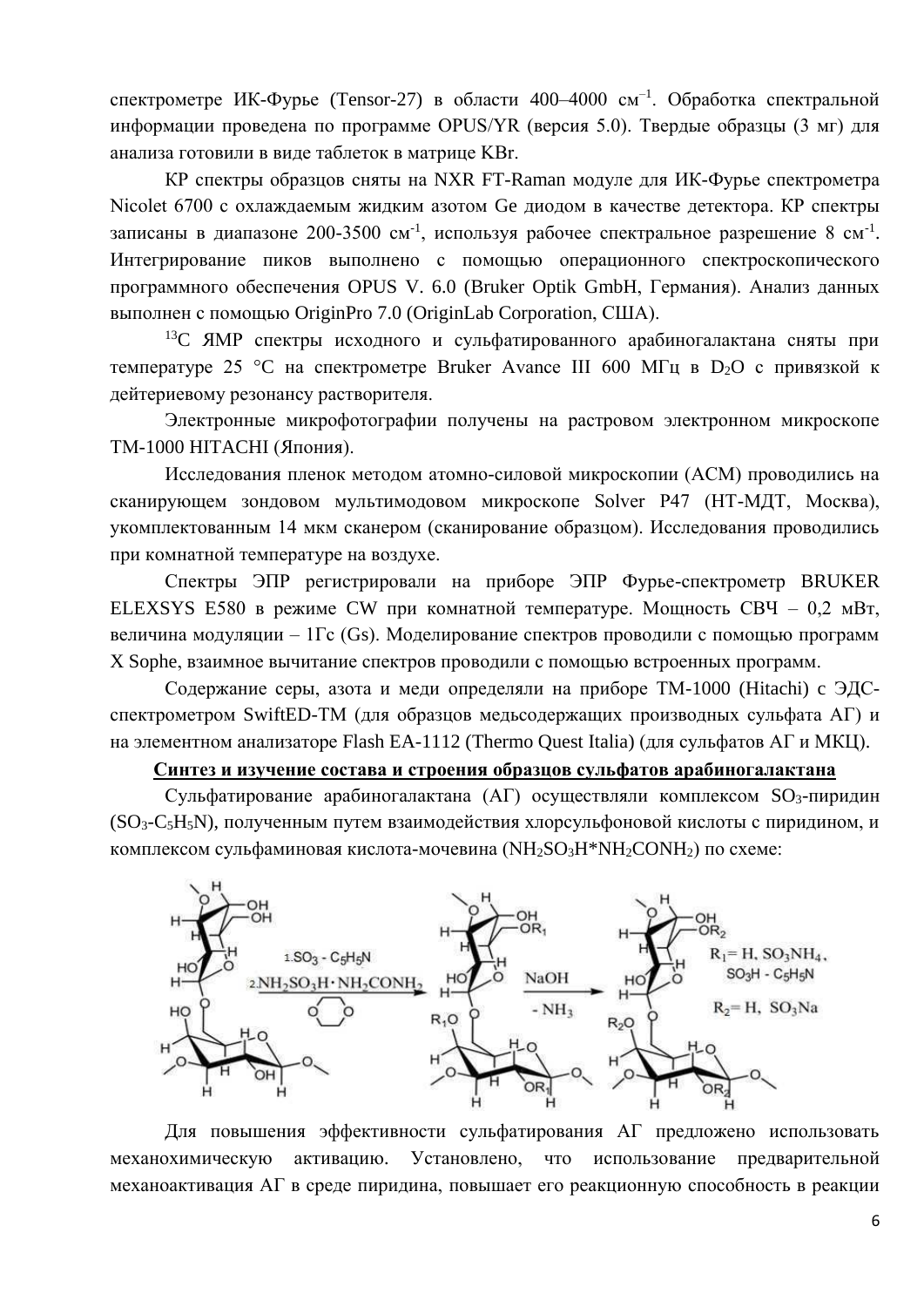сульфатирования хлорсульфоновой кислотой в пиридине, за счет чего удается снизить на 15 <sup>0</sup>С температуру процесса и в 3 раза сократить его продолжительность (рис. 1).



механоактивированный АГ)

Поскольку хлорсульфоновая обладает кислота высокой токсичностью  $\boldsymbol{\mathrm{M}}$ коррозионной агрессивностью, предложено использовать для реакции сульфатирования АГ сульфаминовую кислоту, которая является нетоксичным кристаллическим веществом. Для повышения сульфатирующей способности сульфаминовой кислоты использовали основной катализатор-мочевину. При сульфатировании АГ сульфаминовой кислотой в диоксане в присутствии основного катализатора-мочевины высокое содержание серы (до 11,5% мас.) достигается в течении 3 часов при температуре 85 °C (рис. 2).



Рисунок 2. Изменение содержание серы в АГ при его сульфатировании в среде «сульфаминовая кислотамочевина-диоксан»

Графическим методом были рассчитаны значения энергий активации для процесса сульфатирования арабиногалактана в среде «хлорсульфоновая кислота-пиридин» и в среде «сульфаминовая кислота-мочевина-диоксан» (рис. 3).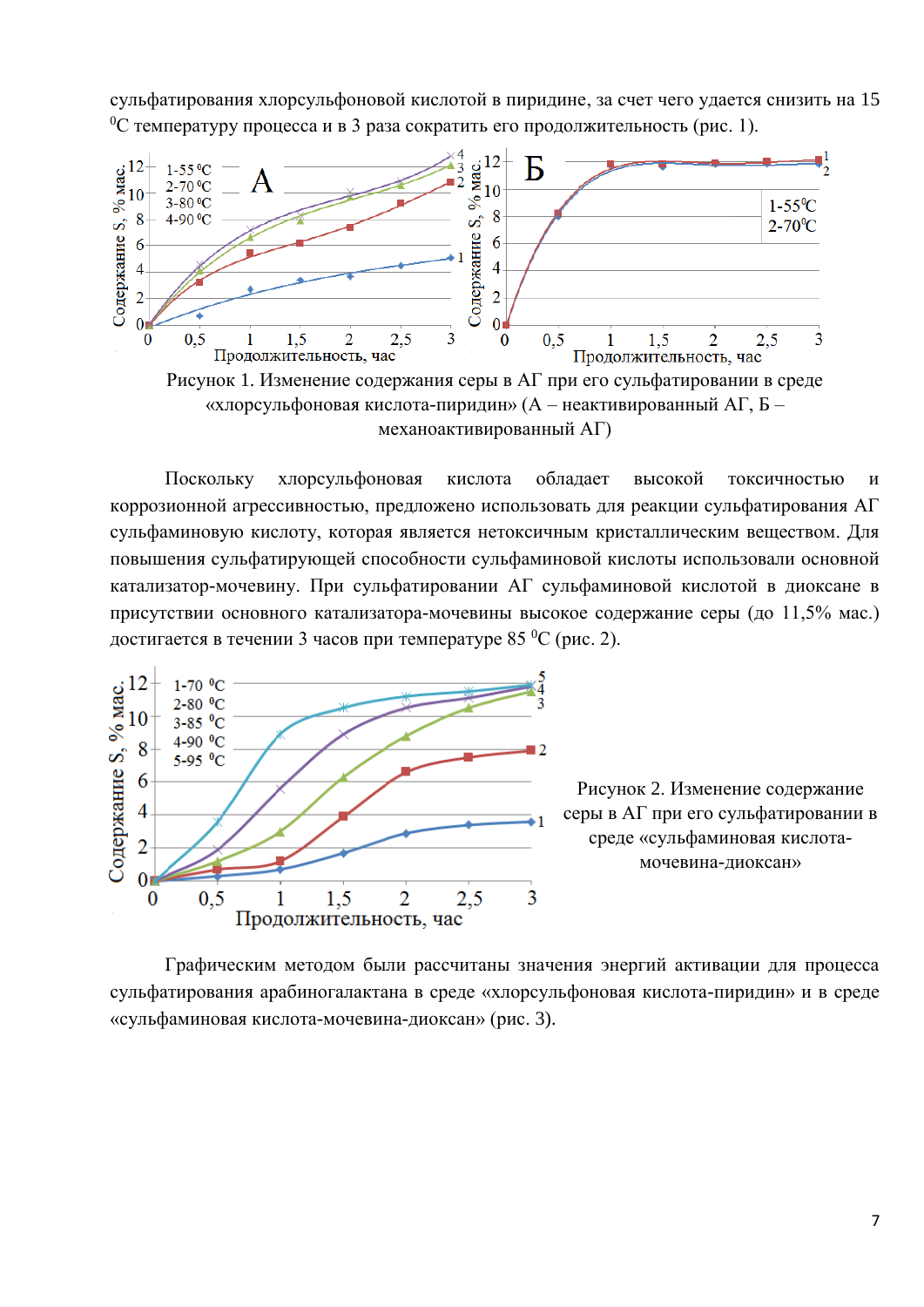

Рисунок 3. Зависимость  $\ln k = f(1/T)$ для процесса сульфатирования АГ (1 - в среде «хлорсульфоновая кислота-пиридин», 2 - в среде «сульфаминовая кислотамочевина-диоксан»)

Обнаружено, что значение энергии активации реакции сульфатирования АГ хлорсульфоновой кислотой (106 кДж/моль) ниже, чем реакции сульфатирования сульфаминовой кислотой (136 кДж/моль), что обусловлено более высокой реакционной способностью хлорсульфоновой кислоты.

Введение сульфатной группы в молекулу АГ подтверждено данными ИКспектроскопии (рис. 4А). В ИК-спектрах сульфатирванного АГ, по сравнению с исходным АГ, появляются полосы поглошения при 860 см<sup>-1</sup> и 1250 см<sup>-1</sup>, соответствующие  $v(S=O)$  и δ(O=S=O) колебаниям.



Рисунок 4. ИК- (А) и КР-спектры (Б): АГ (1), натриевой соли сульфатированного хлорсульфоновой кислотой АГ (2), натриевой соли сульфатированного сульфаминвой кислотой АГ (3)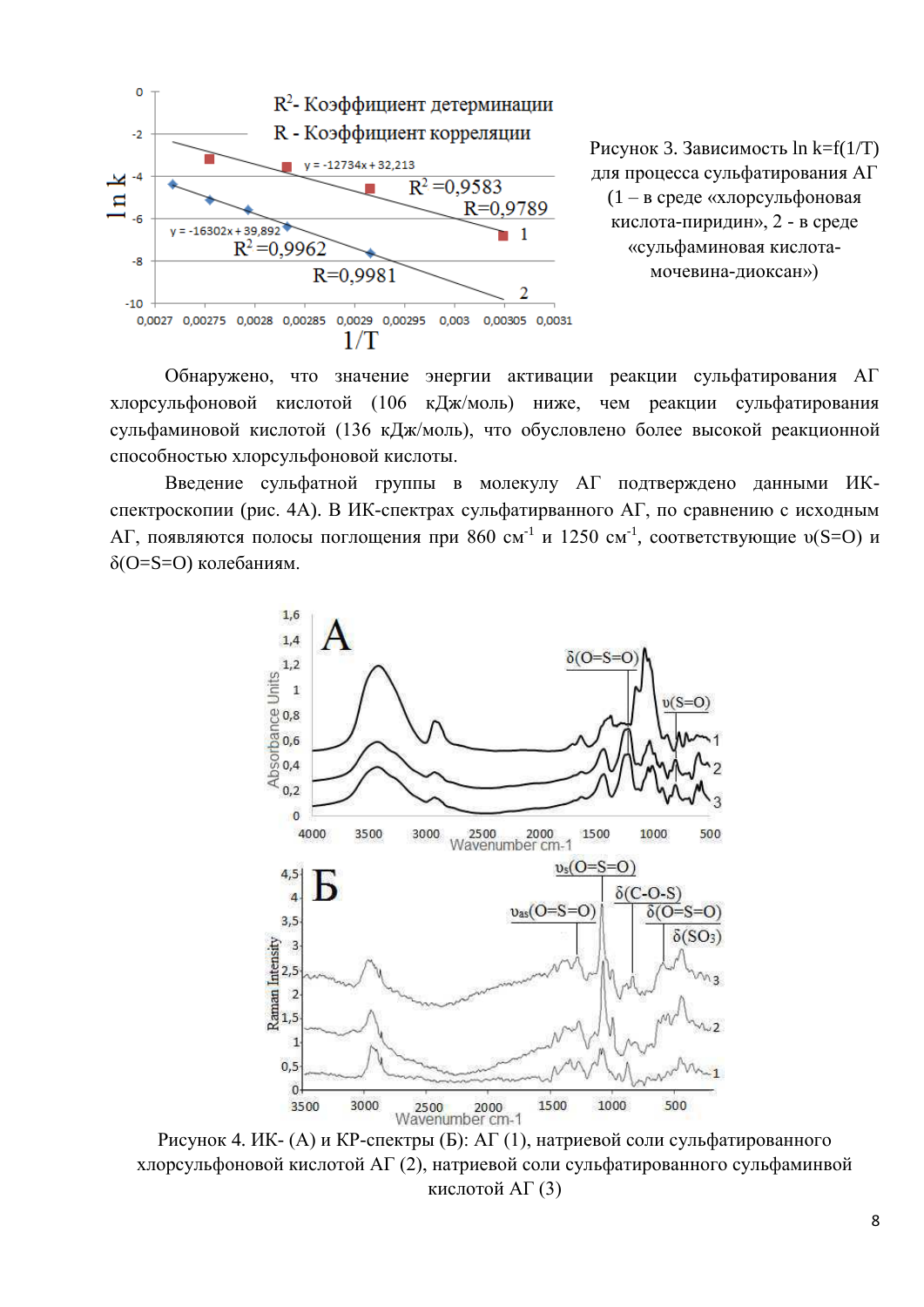Введение сульфатной группы в структуру АГ также подтверждается появлением в КР-спектрах (рис. 4Б) натриевых солей сульфатированных образцов АГ новых полос поглощения в области 418-422 см<sup>-1</sup>, 588-592 см<sup>-1</sup>, 823-843 см<sup>-1</sup>, 1075-1077 см<sup>-1</sup>, 1264-1266  $CM^{-1}$ , которые соответствуют  $\delta(SO_3)$ ,  $\delta(O=S=O)$ ,  $\delta(C-O-S)$ ,  $v_s(O=S=O)$  и  $v_{as}(O=S=O)$ колебаниям.



Рисунок 5. Рентгенограммы образцов исходного АГ (1) и натриевых солей сульфатированного АГ, полученных: в среде «хлорсульфоновая кислота-пиридин» (2) и в среде «сульфаминовая кислота-мочевина-диоксан» (3)

Согласно данным метода РФА арабиногалактан имеет аморфную структуру (рис. 5). Введение сульфатных групп в АГ приводит к дальнейшей аморфизации его структуры.



Рисунок 6. РЭМ изображения исходного АГ (А); натриевой соли сульфатированного АГ, полученной в среде «сульфаминовая кислота-мочевина-диоксан» (Б) и в среде «хлорсульфоновая кислота-пиридин» (В)

Согласно данным растровой электронной микроскопии (рис. 6), исходный АГ состоит из агрегированных и одиночных гранул различной формы и размера (10-90 мкм). Сульфатированный в среде «сульфаминовая кислота-мочевина-диоксан» АГ состоит из частиц, собранных в агломераты с размерами 12-20 мкм, а сульфатированный в системе «хлорсульфоновая кислота-пиридин» АГ состоит из частиц, образующих агломераты с размерами 2-10 мкм.

Морфология плёнок сульфатированного различными способами АГ была изучена методом АСМ (рис. 7).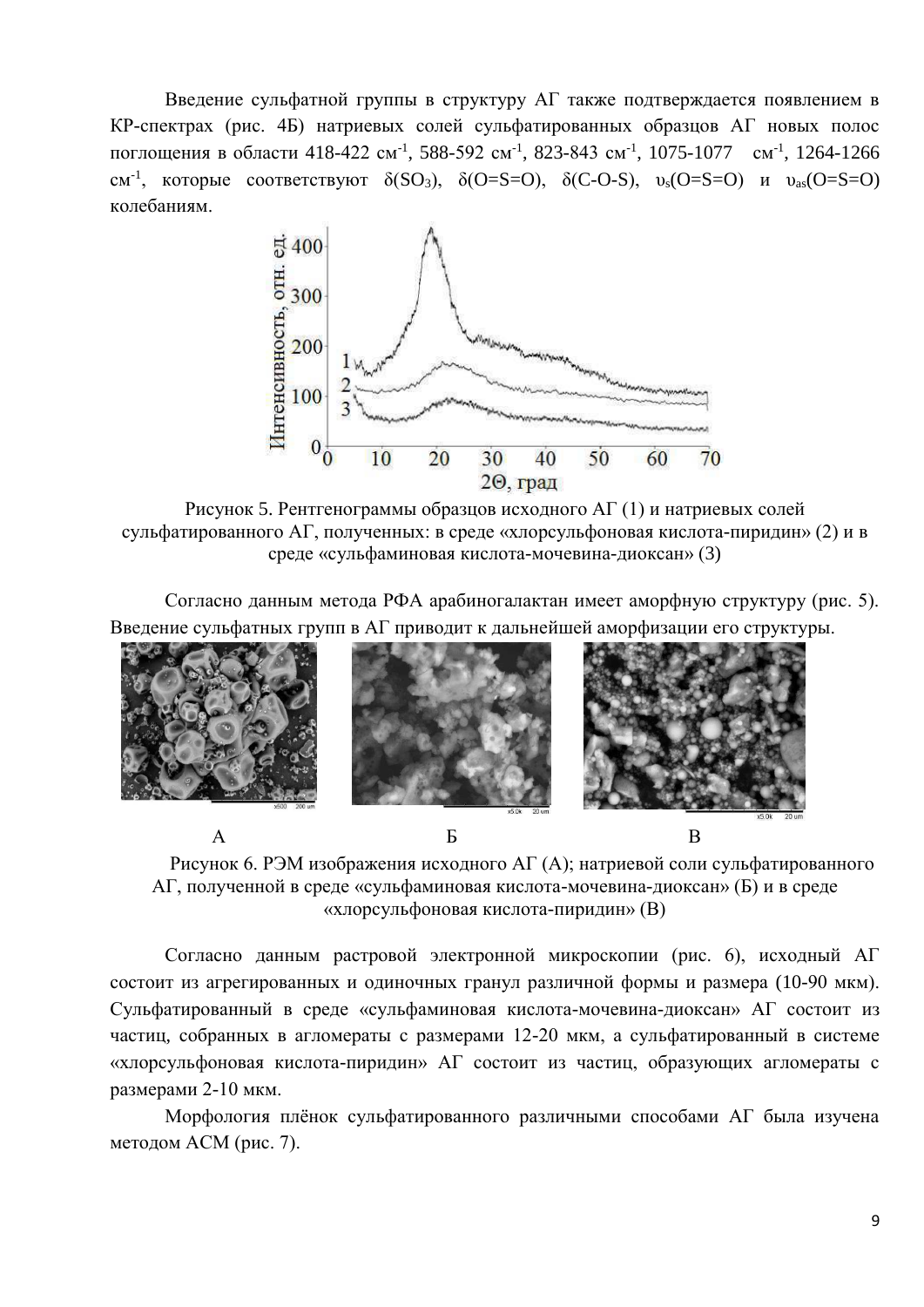

Рисунок 7. АСМ-изображения пленки натриевой соли сульфатированного АГ. полученного в среде «хлорсульфоновая кислота-пиридин» (1) и в среде «сульфаминовая кислота-мочевина-диоксан» (2) (а – рельеф, б – фазовый контраст, в – нормальное распределение по размерам)

Поверхность сульфатированного хлорсульфоновой кислотой АГ состоит из кристаллитов, сферической формы с диаметром примерно 108 нм. В отличии от этого, поверхность плёнки АГ сульфатированного сульфаминовой кислотой образована кристаллитами, сферической формы со средним диаметром 55 нм.

Кристаллиты имеют однородное распределение на поверхности образца и не образуют агрегатов. В случае с САГ, полученном в среде «сульфаминовая кислотамочевина-диоксан», образец имеет более узкое распределение частиц по размерам.

Информация о распределении сульфатных групп сульфатированном АГ получена с помощью метода <sup>13</sup>С ЯМР. В <sup>13</sup>С ЯМР спектре сульфатированного различными методами АГ наблюдается закономерный сдвиг на 6-8 м.д. в слабое поле исходных сигналов С2 и С4 атомов основной галактановой цепи и С6 атома боковых и концевых фрагментов, несущих сульфатные группы (табл. 1). Сигналы атома С1, С3 и С5, связанные с сульфатной группой, испытывают слвиг на 2-4 м.л. в сильное поле.

Таблица 1. Отнесение сигналов в ЯМР <sup>13</sup>С спектрах арабиногалактана и натриевой сульфатированного арабиногалактана, полученной соли разными способами,  $\mathbf{K}$ соответствующим С-атомам

| No. | Образец                                                                                           | Сигналы атомов (м.д.) |       |       |                |                |       |  |
|-----|---------------------------------------------------------------------------------------------------|-----------------------|-------|-------|----------------|----------------|-------|--|
|     |                                                                                                   | $C_1$                 | $C_2$ | $C_3$ | $\mathrm{C}_4$ | C <sub>5</sub> | $C_6$ |  |
|     | Арабиногалактан                                                                                   | 103,53                | 70,90 | 72,79 | 68,80          | 75,27          | 61,18 |  |
| 2   | Сульфатированный арабиногалактан<br>(получен в среде «хлорсульфоновая<br>кислота-пиридин»)        | 103,44                | 70,82 | 72,81 | 68,72          | 75,22          | 61,13 |  |
|     |                                                                                                   | 101,74                | 75,58 | 72,01 | 74,99          | 73,69          | 67,24 |  |
| 3   | Сульфатированный арабиногалактан<br>(получен в среде «сульфаминовая<br>кислота-мочевина-диоксан») | 103,42                | 70,67 | 72,55 | 68,73          | 75,15          | 60,91 |  |
|     |                                                                                                   | 101,73                | 75,49 | 71,96 | 74,78          | 73,24          | 67,32 |  |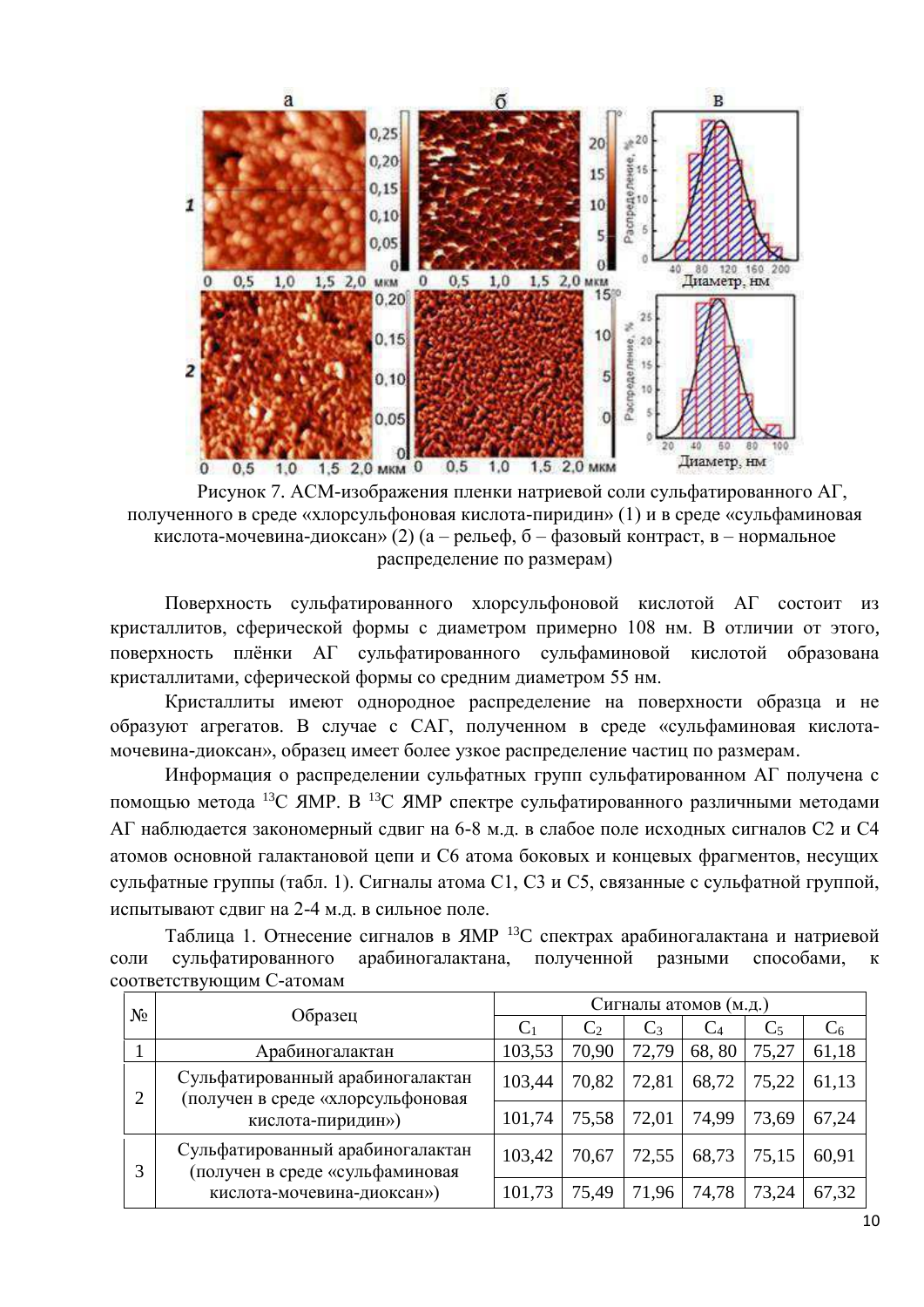Из полученных данных следует, что в сульфатированном АГ сульфатные группы находятся при С2 и С4 углеродных атомах основной галактановой цепи и при С6 атомах боковых цепей АГ.

## Синтез и изучение состава и строения функциональных полимеров на основе сульфатированного арабиногалактана

Методом ионного обмена получены водорастворимые производные САГ с медью и аминокислотами: глицином, орнитином, гистидином и аргинином.

Ионному обмену в динамическом режиме подвергали аммонийную соль сульфатированного АГ по схеме:

1. Катионит КУ-2-8, выпускаемый в промышленности в Na-форме, переводили в Нформу:

 $R-SO<sub>3</sub>Na + H<sup>+</sup> \rightarrow R-SO<sub>3</sub>H + Na<sup>+</sup>$ 

2. Проводили сорбцию используемых аминокислот или ионов меди на катионите:  $R-SO<sub>3</sub>H + X \rightarrow R-SO<sub>3</sub>X<sup>+</sup>$ 

3. Осуществляли ионный обмен катионов аммония сульфатированном  $\mathbf{B}$ арабиногалактане на катион протонированной аминокислоты либо  $Cu^{2+}$ :

 $R-SO<sub>3</sub> X<sup>+</sup> + A\Gamma-SO<sub>3</sub> NH<sub>4</sub><sup>+</sup> \rightarrow R-SO<sub>3</sub> NH<sub>4</sub><sup>+</sup> + A\Gamma-SO<sub>3</sub> X<sup>+</sup>,$ 

где R - матрица смолы КУ-2-8;

 $X - Cu^{2+}$ , аминокислоты: глицин, орнитин, гистидин, аргинин;

АГ - арабиногалактан.

Состав медьсодержащего сульфата арабиногалактана (САГ) с максимальным был определен с использованием содержанием меди химического метола  $\overline{M}$ рентгеноспектрального микроанализа (табл. 2). Отсутствие азота в полученном продукте свидетельствует о полном замещении катионов аммония на катионы меди.

|         | Содержание, % (мас.) |               |                 |  |
|---------|----------------------|---------------|-----------------|--|
|         | Метод определения    | Относительная |                 |  |
| Элемент | Химический           | PCMA          | погрешность, %. |  |
|         |                      |               |                 |  |
|         | 8.9                  |               |                 |  |
|         | не обнаружено        | не обнаружено | отсутствует     |  |

Таблица 2. Результаты исследования состава медьсодержащего САГ

Методом ЭПР были получены данные о состоянии ионов меди в медьсодержащем производном САГ (рис. 8).



Рисунок 8. ЭПР - спектры медьсодержащих образцов сульфатированного арабиногалактана, содержащих 2,8 % мас. (1) и 9,4 % мас.  $(2)$  мели.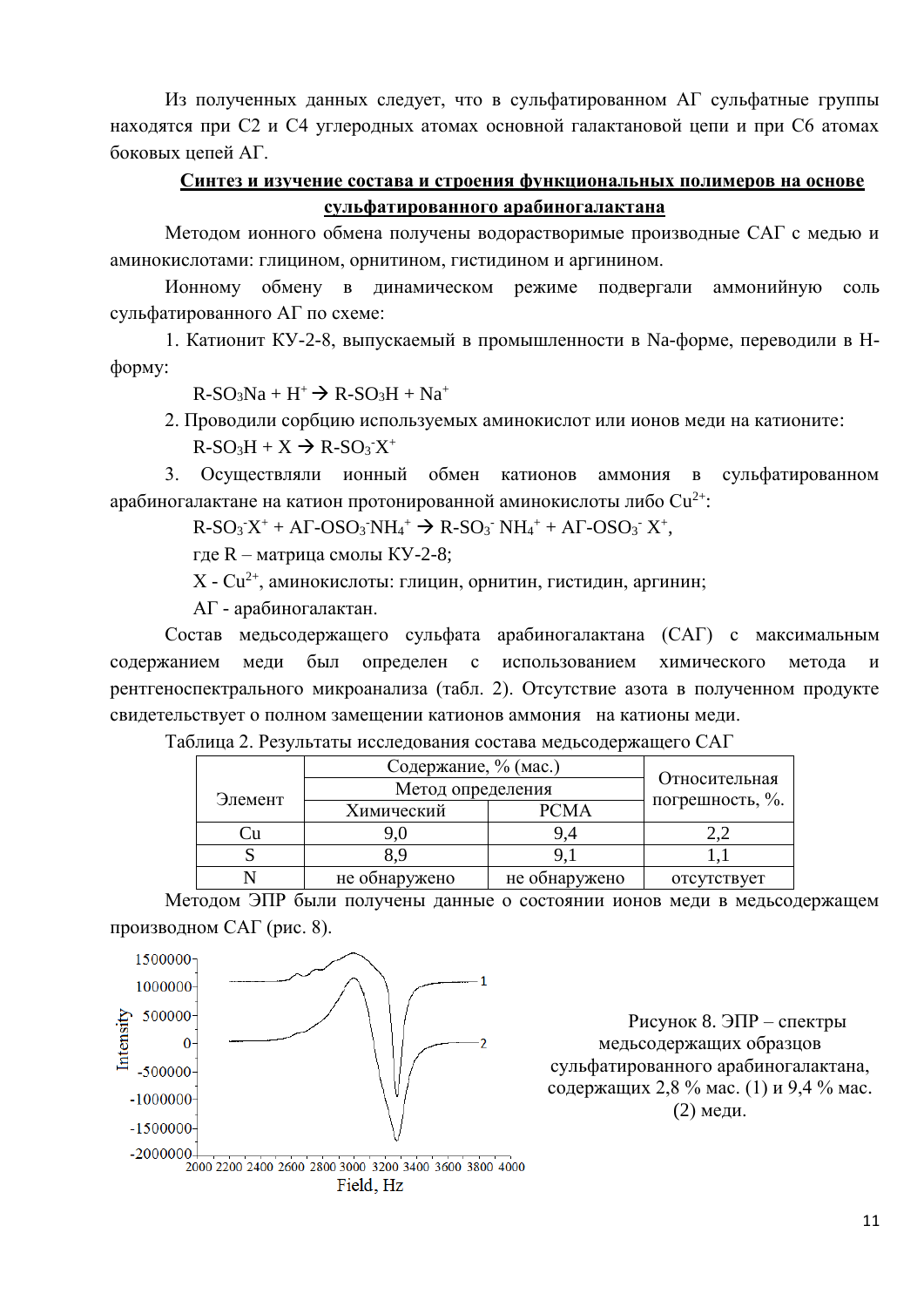Обнаружено изменение интегральной интенсивности изолированных ионов Cu<sup>2+</sup> и обменносвязанных ионов  $Cu^{2+}$  в зависимости от содержания меди в образце (табл. 3). Интегральная интенсивность сигнала изолированных ионов снижается с ростом содержания меди в образце, а интенсивность сигнала обменносвязанных ионов меди возрастает. Образование локальных областей с высокой концентрацией обменносвязанных ионов в структуре образца Си-САГ, вероятно, связано с наличием в полисахариде участков с повышенной локальной концентрацией сульфатных групп.

Таким образом, катионы  $Cu^{2+}$  в медьсодержащих САГ находятся в виде октаэдрических комплексов изолированных ионов на участках с малой локальной концентрацией сульфатных групп, а также в виде частично упорядоченных солеподобных соединений на участках с высоким локальным содержанием сульфатных групп.

Таблица 3. Относительное содержание изолированных и обменносвязанных ионов ионов Си<sup>2+</sup> в сульфатах АГ\*

| Содержание меди в | Относительное количество ионов Cu <sup>2+</sup> , % |                       |  |  |
|-------------------|-----------------------------------------------------|-----------------------|--|--|
| $CAT, %$ (мас.)   | Изолированные ионы                                  | Обменносвязанные ионы |  |  |
| 2,8               | 70,2                                                | 29,8                  |  |  |
| 6,2               |                                                     | 38,9                  |  |  |
|                   | 40,5                                                | 59,5                  |  |  |
|                   |                                                     | 89.                   |  |  |

\* Вычислено из интегральных интенсивностей соответствующих сигналов в спектре ЭПР

По данным АСМ (рис. 9) поверхность медьсодержащего сульфатированного арабиногалактана состоит из однородных кристаллитов, имеющих производного сферическую или слегка вытянутую форму и размеры порядка 69 нм. По данным изображений фазового контраста поверхность пленки Си-САГ однородна.



Рисунок 9. АСМ изображения рельефа (А), фазового контраста (Б) и нормального распределения по размерам (В) пленки медьсодержащего производного САГ, с содержанием меди 9,4%

По данным элементного анализа мольное соотношение SO<sub>3</sub>-группа/аминокислота в полученных функциональных полимерах близко к 1 (табл.4).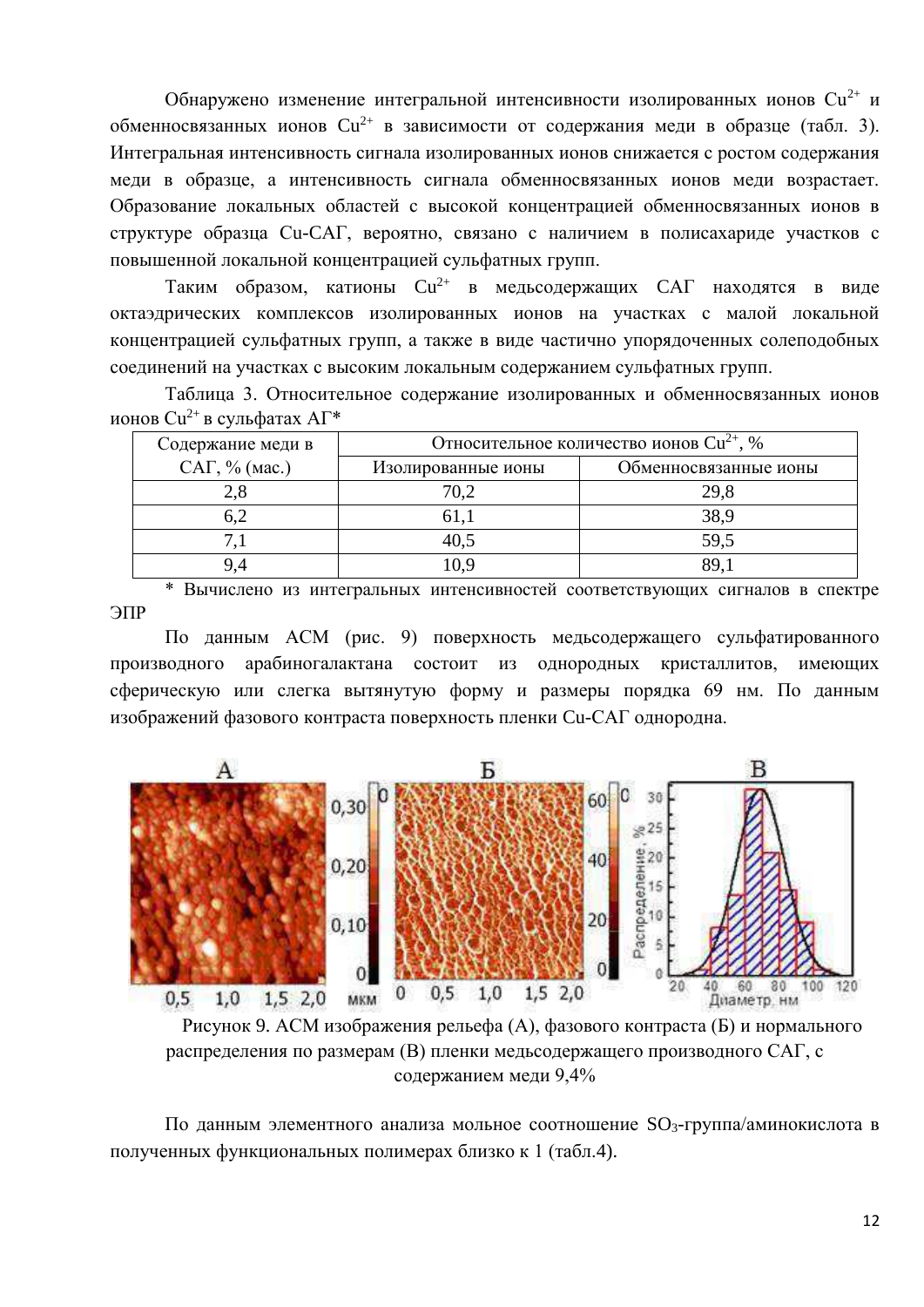| Аминокислота |                   | Содержание элементов,<br>$%$ (мас.) |      | Соотношение S/N,<br>моль/моль |          |  |  |
|--------------|-------------------|-------------------------------------|------|-------------------------------|----------|--|--|
| Название     | Брутто-формула    |                                     | N    | Рассчитано                    | Получено |  |  |
| Глицин       | $C_2H_5NO_2$      | 8,3                                 | 3,5  |                               |          |  |  |
| Орнитин      | $C_5H_{12}N_2O_2$ | 7,3                                 | 6,4  | 1/2                           | 1/2      |  |  |
| Гистидин     | $C_6H_9N_3O_2$    | 6,9                                 | 9,1  | 1/3                           | 1/3      |  |  |
| Аргинин      | $C_6H_{14}N_4O_2$ | 6,0                                 | 10,8 | 1/4                           | 1/4      |  |  |

Таблица 4. Результаты элементного анализа сульфатированного арабиногалактана, модифицированного аминокислотами

Основным отличием ИК-спектра продукта модифицирования САГ от ИК-спектра глицина, является отсутствие полос поглощения при 2121 см<sup>-1</sup> и при 1611 см<sup>-1</sup>, появление которых связывают с наличием биполярной ионной структурой глицина, и появление полосы поглощения связей недиссоциированной карбоксильной группы при 1756 см<sup>-1</sup>  $(pnc.10)$ .



Рисунок 10. ИК-спектры: глицина (1), продукта его взаимодействия с САГ (2)

В спектре орнитинсодержащего производного САГ в отличие от ИК - спектра гидрохлорида орнитина наблюдаются широкие полосы при 3434 и 2933  $CM^{-1}$ . B соответствии с ИК-спектром этого производного, протонированию подвергается как карбоксильная группа, так и вторая аминогруппа орнитина (рис.11).



Рисунок 11. ИК – спектры: орнитина (1), продукта его взаимодействия с САГ(2)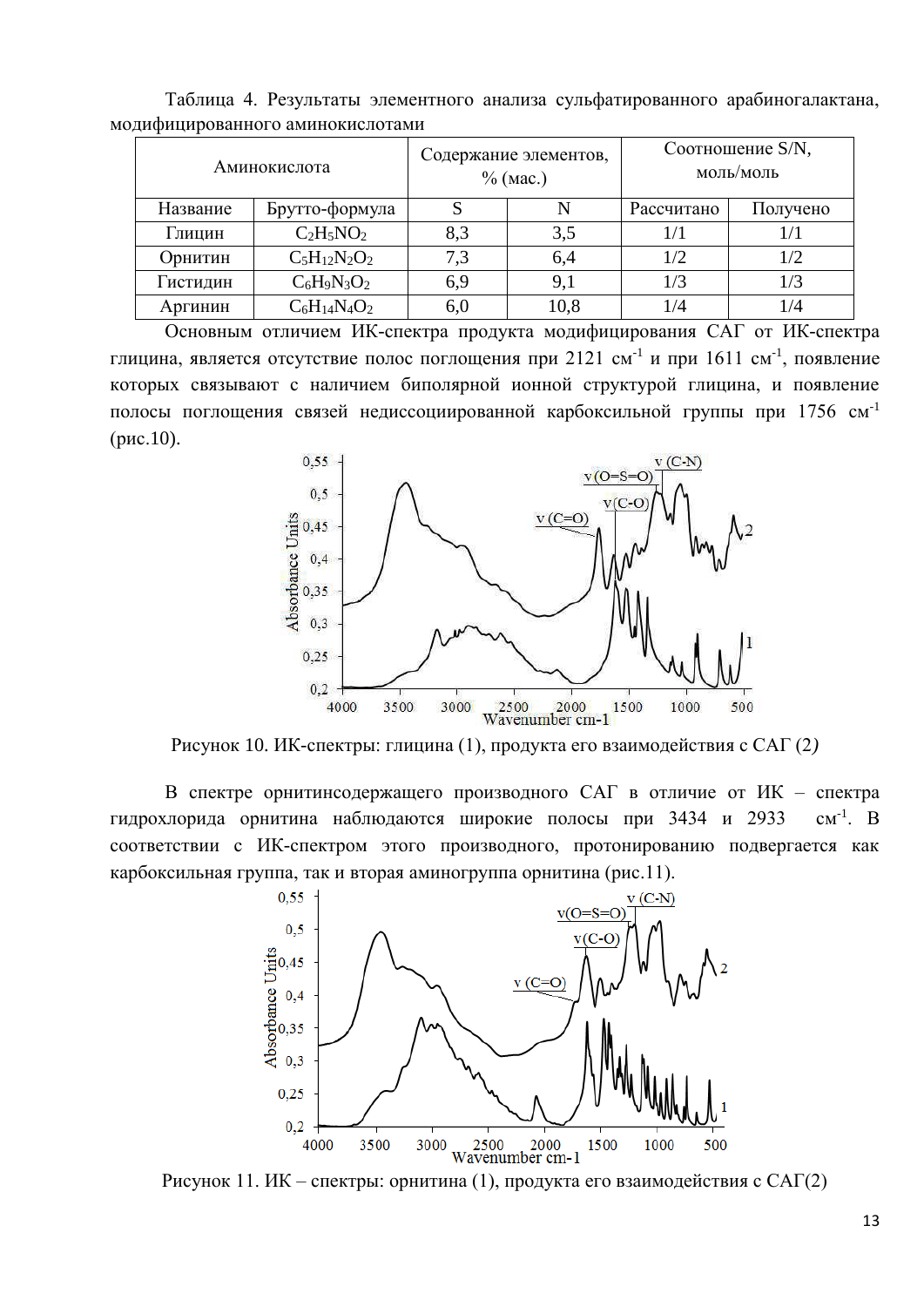В ИК-спектре гистидиновых производных САГ в отличие от ИК-спектра гистидина (рис.12) наблюдается изменение характера спектра в области  $1677 - 1557$  cm<sup>-1</sup>, соответствующее валентным колебаниям С=N, С=С-связей имидазольного цикла и карбоксильной группы. По ИК - спектрам, полученного производного САГ можно предположить, что, протонированию подвергается атом азота имидазольного цикла.



Рисунок 12. ИК-спектры:гистидина (1), продукта его взаимодействия с САГ(2)

В ИК-спектре аргининовых производных сульфата АГ в отличие от аргинина помимо общих полос поглощений для сравниваемых соединений присутствует полоса поглощения высокой интенсивности при 1635см<sup>-1</sup>, 1474см<sup>-1</sup>, 1220см<sup>-1</sup> свидетельствующие о наличии в структуре АГ аргининового фрагмента (рис. 13).



Рисунок 13. ИК-спектры аргинина (1), продукта его взаимодействия с САГ (2)

## Синтез, изучение состава и строения сульфатов микрокристаллической целлюлозы, полученных с использованием сульфаминовой кислоты

В настоящей работе была изучено получение сульфатов МКЦ экологически безопасным методом - сульфатированием сульфаминовой кислотой в присутствии мочевины по следующей схеме: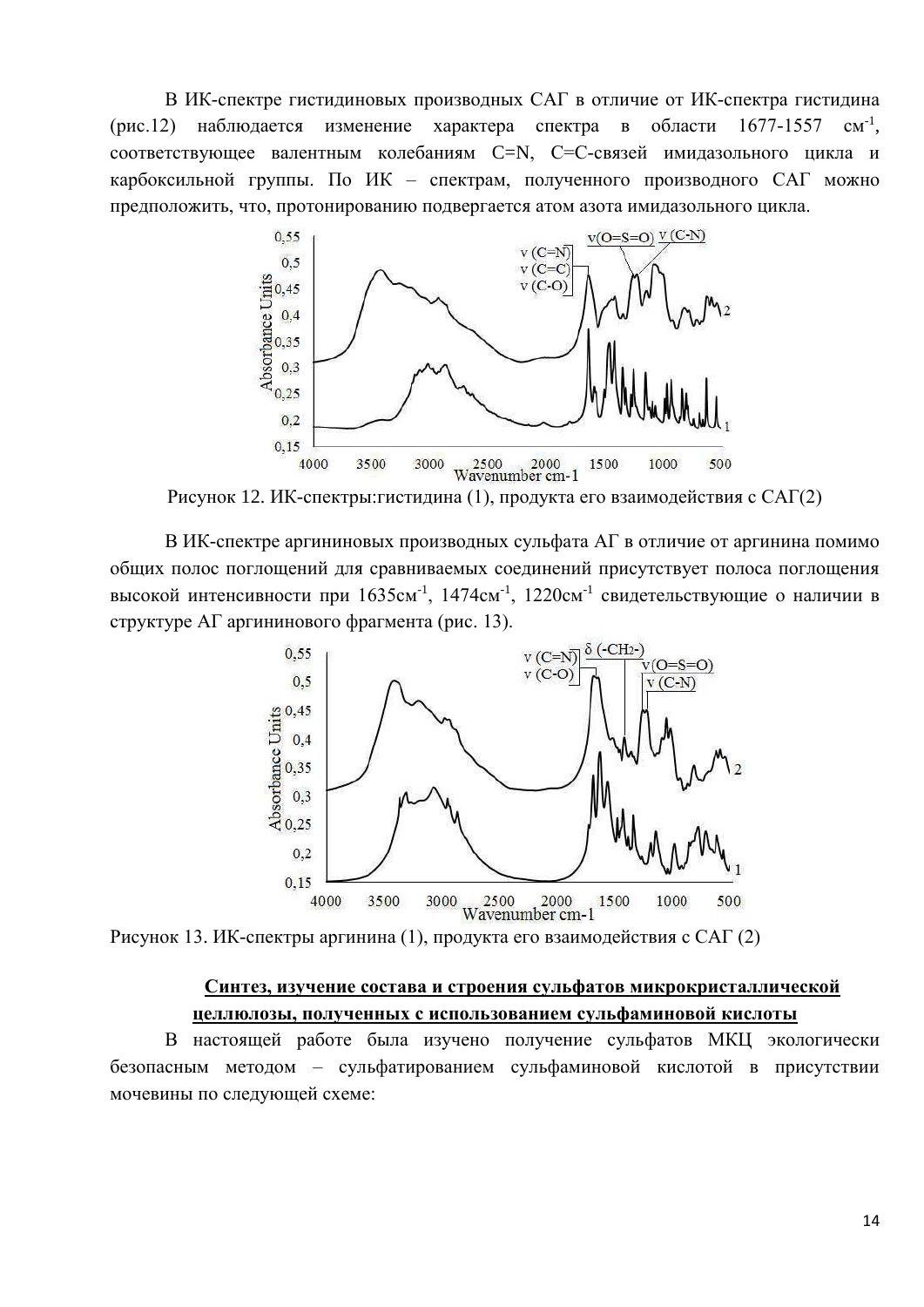

Данные о выходе сульфатов МКЦ, содержании в них серы в зависимости от продолжительности реакции приведены на рисунке 14.



Рисунок 14. Влияние продолжительности сульфатирования МКЦ сульфаминовой кислотой в ДМФА и диглиме на выход и содержание серы в получаемых сульфатов МКЦ

Как следует из полученных данных, при сульфатировании МКЦ в ДМФА максимальный выход сульфатов МКЦ достигает 39,5%, а содержание серы в них - до 14,8%. Сульфатирование МКЦ в диглиме позволяет получить сульфаты МКЦ с выходом до 98 % и содержанием серы до 15,4%.

Структура МКЦ и её сульфатированных производных исследована методами ИК и 13С ЯМР-спектроскопии.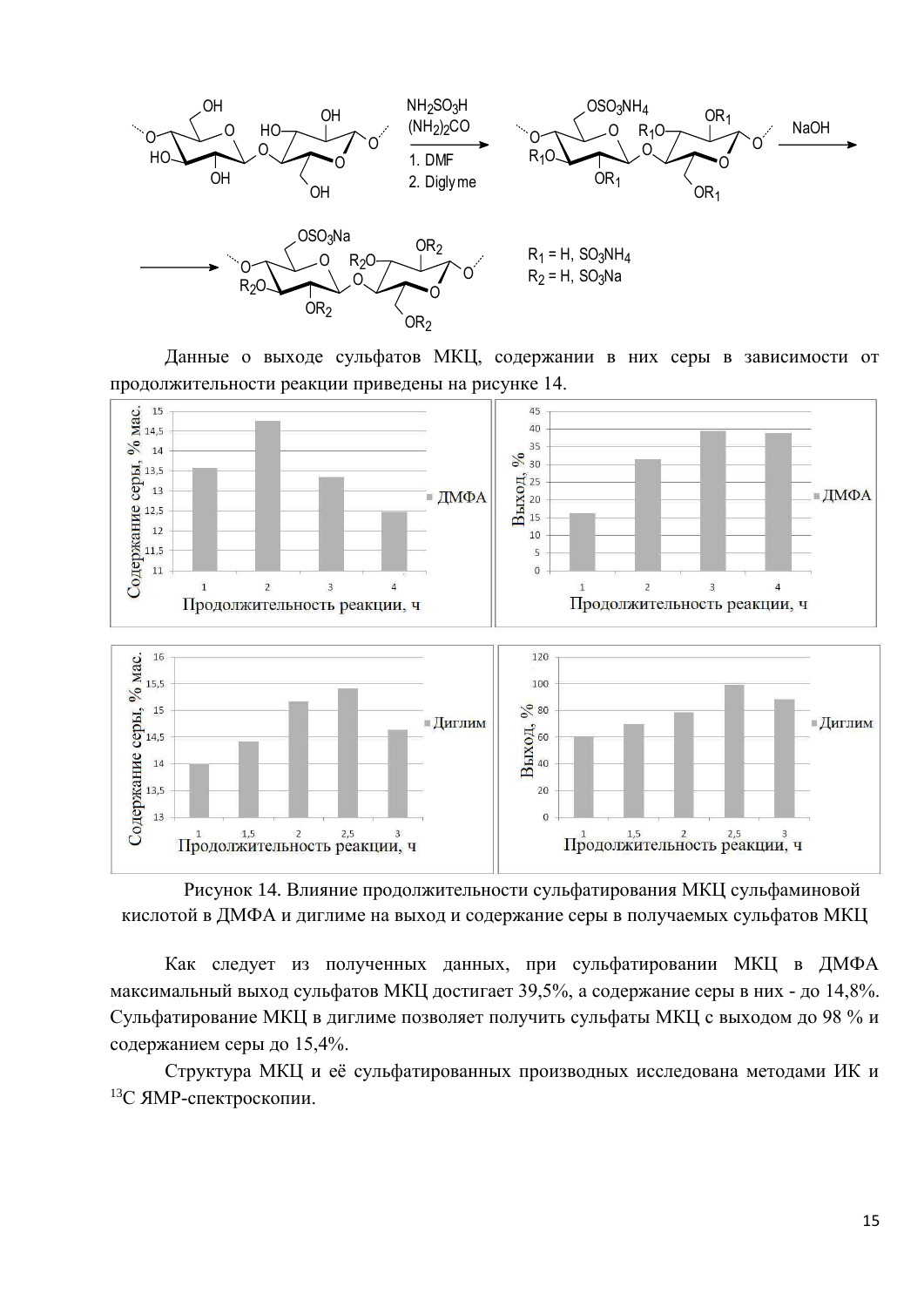

Рисунок 15. ИК-спектры МКЦ (1) и сульфатов МКЦ, полученных сульфатированием сульфаминовой кислотой в ДМФА(2) и диглиме(3)

Во всех ИК-спектрах сульфатированных образцов МКЦ (рисунок 15) присутствуют полосы поглощения в области 800 см-1  $v(C-O-S)$  и 1240 см-1  $vas(O=S=O)$  которые подтверждают введение сульфатной группы в структуру целлюлозы.

Анализ <sup>13</sup>С ЯМР спектров полученных сульфатов МКЦ показал, что сигнал атома углерода С6 полностью сдвинулся к 66 м.д. (табл. 5).

Таблица 5. Значения химсдвигов атомов углерода в спектрах <sup>13</sup>С ЯМР сульфатированных образцов МКЦ.

| No | Образец                                                  | Химсдвиг, м.д. |      |                 |      |      |      |  |
|----|----------------------------------------------------------|----------------|------|-----------------|------|------|------|--|
|    |                                                          |                |      | $\mathcal{C}$ 3 |      |      |      |  |
|    | МКЦ                                                      | 102,0          | 74,  | 73,8            | 79.5 | 77,4 | 60,1 |  |
|    | МКЦ сульфатированная NH <sub>2</sub> SO <sub>3</sub> H в |                | 74,5 | 72.8            | 78,9 |      |      |  |
|    | присутствии мочевины в ДМФА                              |                | 81,3 |                 |      |      | 66,0 |  |
|    | МКЦ сульфатированная NH <sub>2</sub> SO <sub>3</sub> H в | 100,6          | 74,6 | 72,8            | 78.7 | 77,6 |      |  |
|    | присутствии мочевины в диглиме                           |                | 80,9 |                 |      |      | 66,2 |  |

Это означает, что все гидроксильные группы МКЦ при атоме углерода С6 замещены на сульфатные группы. Появление сигнала атома углерода С2 в области 80-82 м.д. указывает на частичное замещение гидроксильных групп при С2 атомах.

#### ВЫВОДЫ

1. Впервые установлена возможность сульфатирования арабиногалактана сульфаминовой кислотой в диоксане в присутствии основного катализатора мочевины. Высокое содержание серы в арабиногалактане (до 11,5% мас.) достигается при проведении процесса сульфатирования в течение 3 часов при температуре 85 °С.

 $\overline{2}$ . Изучена кинетика реакций сульфатирования АГ в среде «хлорсульфоновая кислота-пиридин» и в среде «сульфаминовая кислота -мочевина-диоксан». Значения энергии активации реакции сульфатирования АГ хлорсульфоновой кислотой (106 кДж/моль) ниже, чем реакции сульфатирования сульфаминовой кислотой (136 кДж/моль), что обусловлено более высокой реакционной способностью хлорсульфоновой кислоты.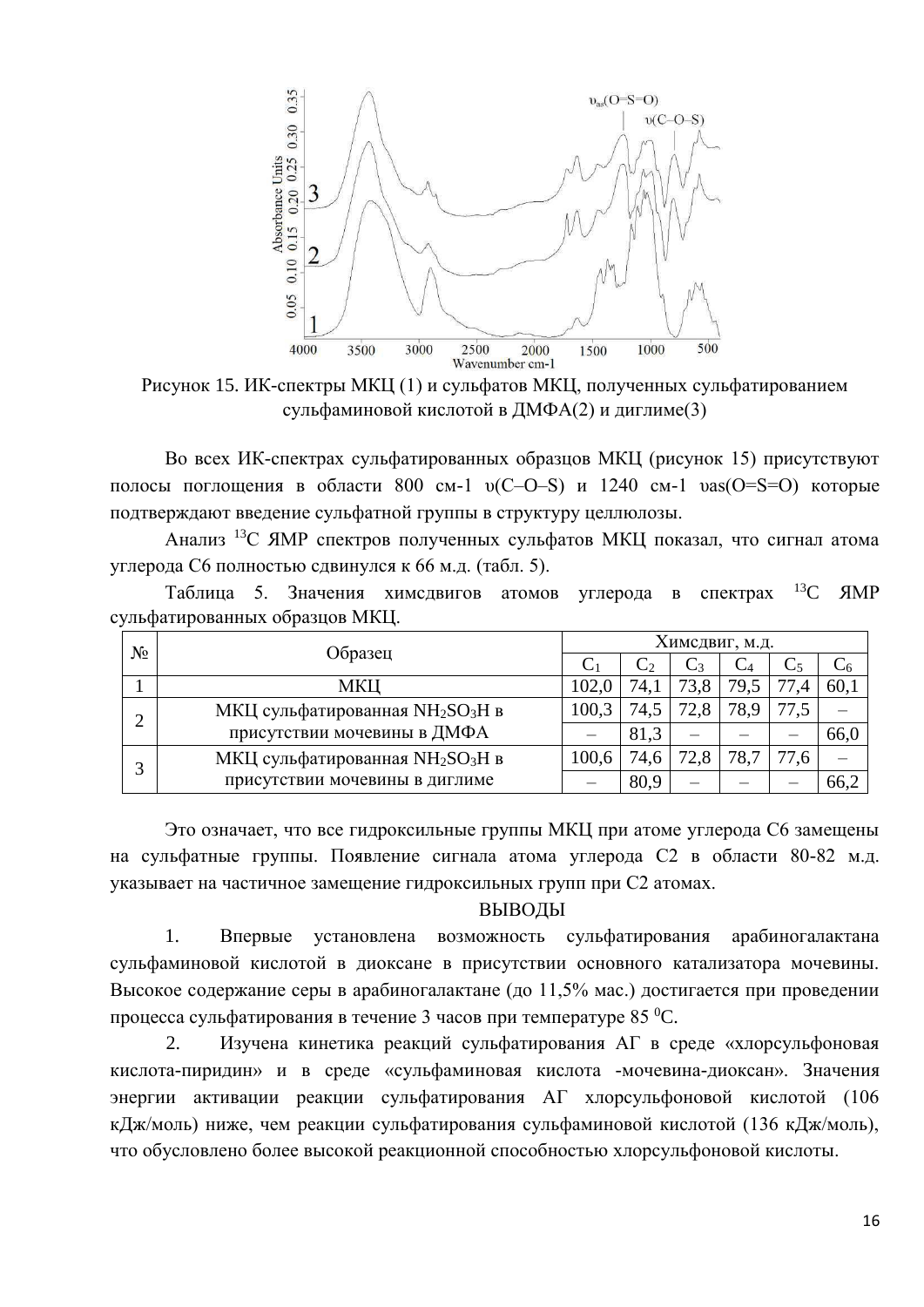$3.$ Установлена возможность интенсификации процесса сульфатирования арабиногалактана  $\bf{B}$ системе «хлорсульфоновая кислота-пиридин» путем  $er$ предварительной механоактивации в среде пиридина. При этом удается снизить на 15°С температуру процесса сульфатирования и в три раза сократить его продолжительность.

Методами ИК-, КР-, <sup>13</sup>С ЯМР спектроскопии и рентгенофазовым анализом  $\overline{4}$ . установлена идентичность строения образцов сульфатированного АГ, полученных с использованием хлорсульфоновой кислоты и сульфаминовой кислоты. В сульфатированном арабиногалактане сульфатные группы связаны с С2 и С4 углеродными атомами основной галактановой цепи и с С6 углеродным атомом боковой цепей АГ.

Методами РЭМ и АСМ показано, что сульфаты арабиногалактана, полученные  $5<sub>1</sub>$ с использованием сульфаминовой кислоты более однородны по составу и состоят из более мелких частиц (55 нм) по сравнению с сульфатами АГ, полученными с использованием хлорсульфоновой кислоты (средний размер частиц 108 нм).

6. Впервые методом ионного обмена получены водорастворимые медьсодержащие производные сульфатированного АГ, и изучено их строение методами ИК, АСМ и ЭПР. Катионы  $Cu^{2+}$  в сульфатированном АГ находятся в виде октаэдрических комплексов изолированных ионов на участках с малой локальной концентрацией сульфатных групп, и в виде частично упорядоченных солеподобных соединений на участках с высоким локальным содержанием сульфатных групп.

7. Методом ионного обмена получены водорастворимые производные сульфатированного арабиногалактана  $\mathbf{c}$ аминокислотами: глицином, орнитином, гистидином, аргинином, и изучены методами ИКС и элементного анализа. Мольное соотношение SO<sub>3</sub>-группа/аминокислота в полученных функциональных полимерах близко к 1.

 $8<sup>1</sup>$ Изучено микрокристаллической сульфатирование целлюлозы  $(MKII)$ сульфаминовой кислотой в ДМФА и диметиловом эфире диэтиленгликоля (диглиме) в присутствии основного катализатора - мочевины. Разработанный способ получения сульфатов МКЦ является более простым и экологически более безопасным по сравнению с известными способами сульфатирования.

Строение МКЦ, сульфатированной сульфаминовой кислотой, изучено 9. методами ИКС и ЯМР <sup>13</sup>С. Установлено, что при сульфатировании МКЦ сульфаминовой кислотой происходит полное замещение на сульфатные группы гидроксильных групп при С6 атомах углерода и частичное замещение гидроксильных групп при С2 атомах углерода.

## СПИСОК ОСНОВНЫХ ПУБЛИКАЦИЙ ПО ТЕМЕ ДИССЕРТАЦИИ

## Статьи в изданиях, рекомендованных ВАК РФ:

1. Васильева Н.Ю., Левданский А.В., Казаченко А.С., Дьякович Л., Пинель К., Сульфатирование механоактивированного Кузненов  $E.H.$ арабиногалактана комплексом серный ангидрид - пиридин в среде пиридина // Журнал Сибирского федерального университета. Химия. - 2013. - Т6. - №2. - С.158 - 169.

2. Васильева Н.Ю., Левданский А.В., Карачаров А.А., Мазурова Е.В., Бондаренко Г.Н., Левданский В.А., Казаченко А.С., Кузнецов Б.Н. Изучение строения продуктов сульфатирования арабиногалактана из древесины лиственницы хлорсульфоновой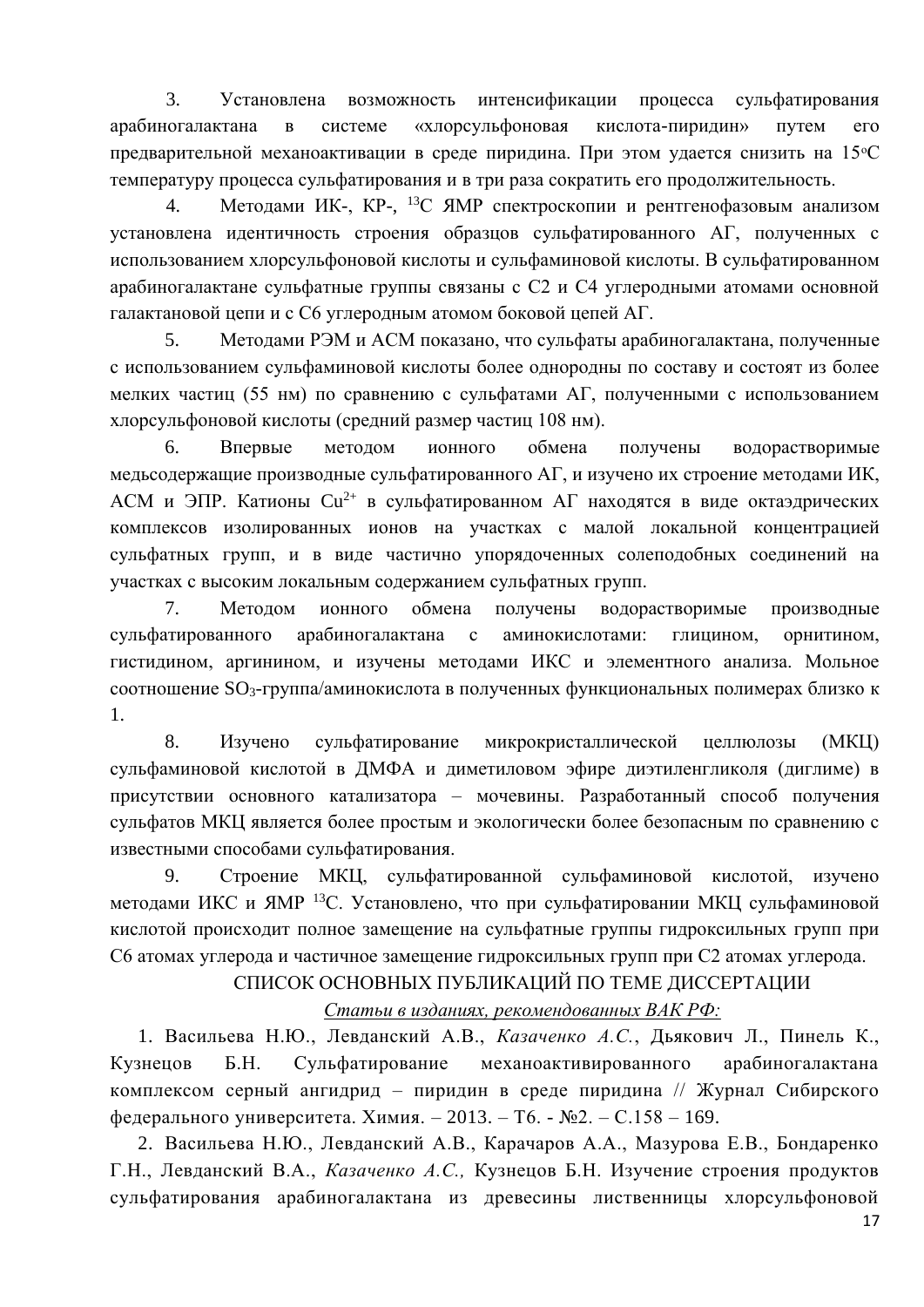кислотой в пиридине // Журнал Сибирского федерального университета. Химия. - $2014. - T7. - N<sub>2</sub>4. - C.546 - 554.$ 

3. Vasil'eva N. Yu., Levdansky A. V., Kuznetsov B. N., Skvortsova G. P., Kazachenko A. S., Diakovitch L., and Pinel C. Sulfation of Arabinogalactan by Sulfamic Acid in Dioxane // Russian Journal of Bioorganic Chemistry. - 2015. - V. 41. - No. 7. - P.725–731.

4. Васильева Н.Ю., Левданский А.В., Казаченко А.С., Скворцова Г.П., Кузнецов Б.Н. Модификация сульфатированного арабиногалактана аминокислотами методом ионного обмена // Журнал Сибирского федерального университета. Химия. - 2016. - Т9.  $-S_21. - C. 20-28.$ 

5. Левданский В.А., Казаченко А.С., Левданский А.В., Кузнецов Б.Н. Изучение сульфатов микрокристаллической целлюлозы. полученных  $\mathbf{c}$ использованием хлорсульфоновой и сульфаминовой кислот // Журнал Сибирского федерального университета. Химия. - 2016. - Т9. - №1. - С.119-133.

 $P\Phi$ 6. Пат.  $N<sub>2</sub>521649$ МПК  $CO8B37/00(2006.01)$ Способ получения сульфатированных производных арабиногалактана / Васильева Н.Ю., Скворцова Г.П., Кузнецов Б.Н., Королькова И.В., Казаченко А.С., Левданский А.В. - 2013109669/13 Заявл.04.03.2013; Опубл. 10.07.2014, Бюл. №19

Тезисы докладов и материалы конференций

 $1.$ Казаченко А.С. Синтез и физико-химическое исследование сульфатов арабиногалактана // Сборник материалов IX Всеросс. науч.-техн. конф. студентов, аспирантов и молодых учёных с междун. участ. «Молодёжь и наука» (Электронный ресурс). 19-27 апреля 2012 года. Красноярск.

 $2.$ Казаченко А.С., Левданский А.В. Получение солей сульфатированного арабиногалактана // Материалы конф. «Конференция молодых ученых КНЦ СО РАН - 2013 Секция Химия». 20 марта 2013, г. Красноярск. С.30-34

 $3.$ Казаченко А.С., Карачаров А.А. Синтез и физико-химическое исследование медьсодержащих солей сульфатированного арабиногалактана // Материалы конф. «Конференция молодых ученых КНЦ СО РАН - 2014 Секция Химия» 26 марта 2014, г. Красноярск. С. 22-26

 $\overline{4}$ . Казаченко А.С., Васильева Н.Ю., Королькова И.В., Левданский А.В. Синтез и исследование сульфатов арабиногалактана и их медных солей // Сборник материалов Х Юбилейной Всеросс. науч.-техн. конф. студентов, аспирантов и молодых учёных с междун. участ. «Молодёжь и наука» (Электронный ресурс) 15-25 апреля 2014 года. Красноярск.

Васильева Н.Ю., Петерсон И.В., Скворцова Г.П., Левданский А.В., Казаченко  $5<sub>1</sub>$ А.С. Изучение строения продуктов сульфатирования арабиногалактана комплексом серный ангидрид – пиридин в среде пиридина методом 13С ЯМР // Сборник трудов VI Всерос. науч. конф. «Новые достижения в химии и химической технологии растительного сырья» 22-24 апреля 2014, г. Барнаул. С.175-177.

Казаченко  $A.C.,$ 6. Глуцкая  $K.B.$ Новый подход  $\mathbf{K}$ модификации сульфатированного арабиногалактана аминокислотами с помощью метода ионного обмена // Сборник материалов Международной науч.-техн. конф. студентов, аспирантов и молодых учёных с междун. участ. «Молодёжь и наука: проспект Свободный» (Электронный ресурс)